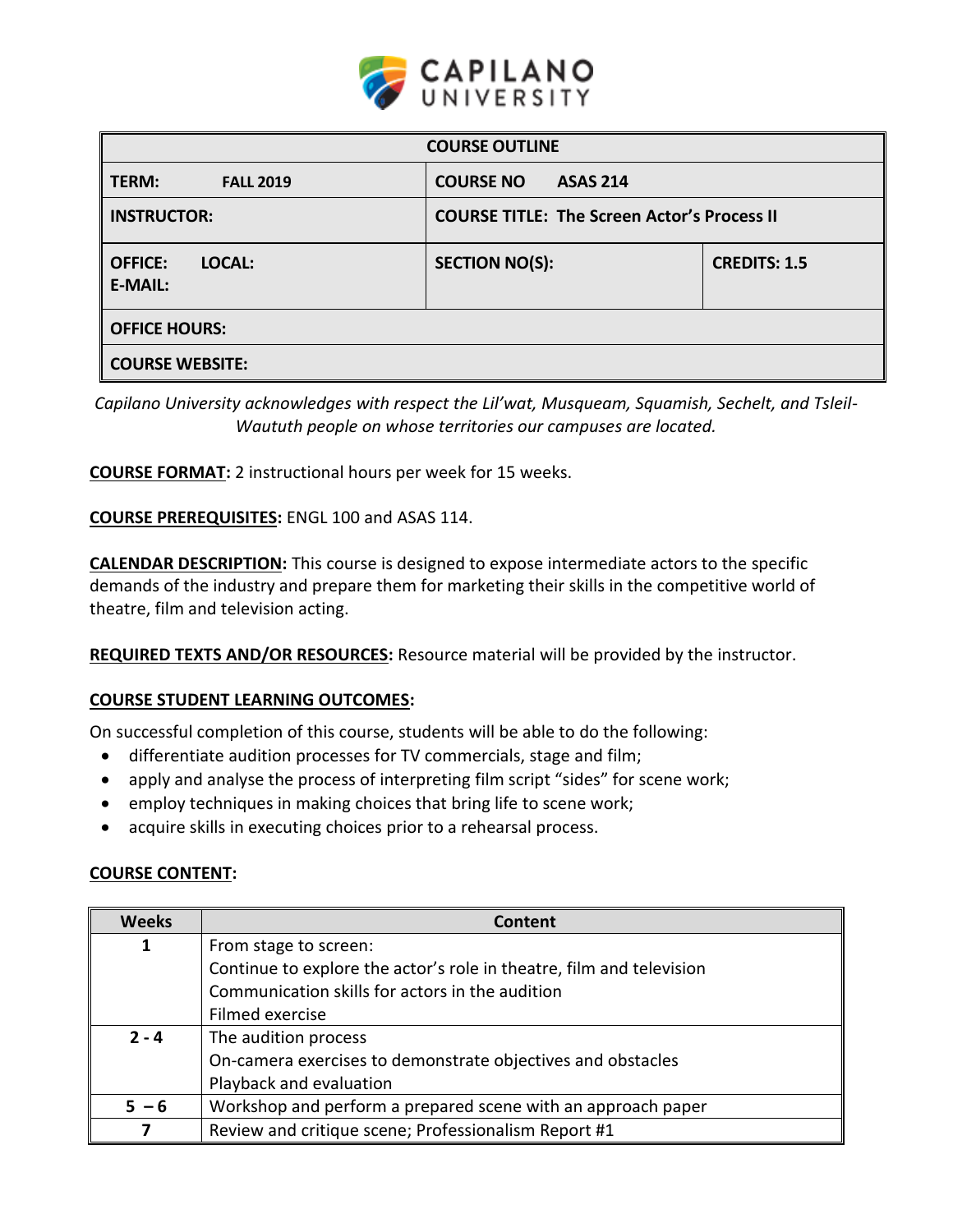| <b>Weeks</b> | <b>Content</b>                                                                                       |  |  |
|--------------|------------------------------------------------------------------------------------------------------|--|--|
| 8            | Listening exercise filmed and reviewed                                                               |  |  |
| $9 - 10$     | Mock auditions with playback and critique                                                            |  |  |
| $11 - 12$    | Auditioning for commercials                                                                          |  |  |
|              | How to achieve success in the audition.                                                              |  |  |
| 13           | Perform a prepared scene with high emotional stakes and review and critique<br>approach and delivery |  |  |
| 14           | Scene Work #2 with approach paper                                                                    |  |  |
| 15           | Semester Review - self-evaluation of personal success to date.                                       |  |  |
|              | Professionalism Report #2: Evaluation and discussion                                                 |  |  |

| <b>EVALUATION PROFILE:</b>                             |      |
|--------------------------------------------------------|------|
| Assignments $(X 6)^*$                                  | 75%  |
| Professionalism Reports (X2) (see below for details)** | 25%  |
| <b>Total</b>                                           | 100% |

| <b>*ASSIGNMENTS</b>                        | Week      | %   |
|--------------------------------------------|-----------|-----|
| 1. Cold Read and Auditions                 | 1 - 4     | 10  |
| 2. Scene Work #1 with approach paper       | $5 - 7$   | 15  |
| 3. Listening exercise                      |           |     |
| 4. Mock Auditions                          | $9 - 10$  | 10  |
| 5. Commercial Performance                  | $11 - 12$ | 20  |
| $\ $ 6. Scene Work # 2 with approach paper | $13 - 14$ | 15  |
| <b>TOTAL</b>                               |           | 75% |

### **\*ASSIGNMENTS:**

1. Cold Read and Auditions: The successful demonstration of cold reading techniques and performing an audition, in a preliminary and in call-back situations.

2. Scene Work #1 with approach paper: The performance of a series of assigned scenes which demonstrates understanding and integration of studied choices when analyzing a scene. The approach paper is a written scene analysis.

3. Listening Exercise: Focus on attention.

4. Mock Auditions: The student will perform a previously prepared audition for a guest professional.

5. Commercial Performance: Successful performance of acting techniques used in television commercial production.

6. Scene Work #2 with approach paper: The performance of a series of assigned scenes which demonstrates understanding and integration of studied choices when analyzing a scene. The approach paper is a written scene analysis

# **\*\*PROFESSIONALISM REPORTS: (25%)**

1. Professionalism Report #1: (10%) Students will receive a mid-term progress report.

2. Professionalism Report #2: (15%) The end-of-term Professional Behaviour Reports are reviewed by Theatre Department audition committees.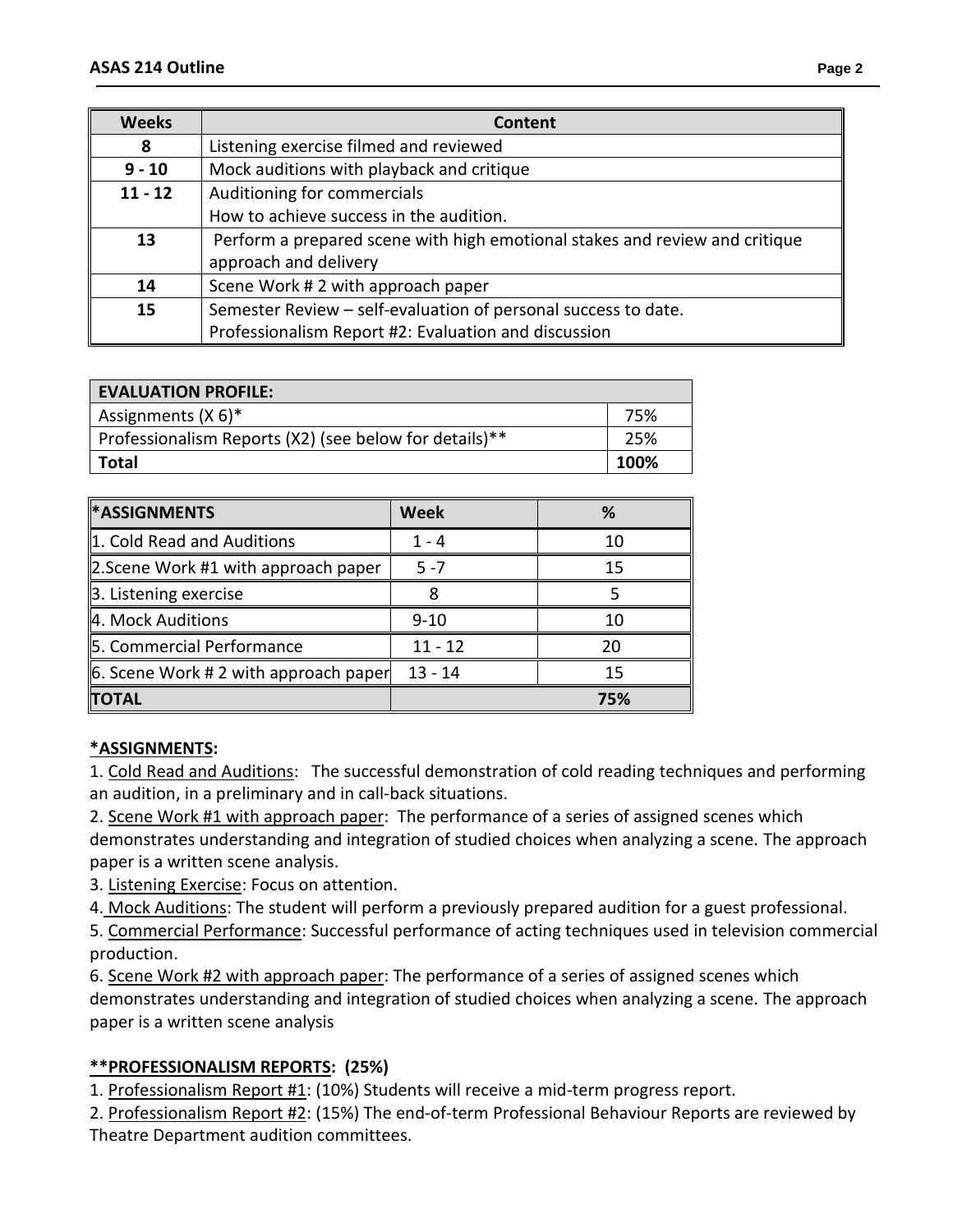Student evaluation is based on demonstrating professional behaviour as outlined in the Theatre Department *Standards for Professional Behaviour* in Program Operational Details (see below).

### **GRADING PROFILE:**

|             |                                       | $A+ = 90-100$ $B+ = 77-79$ $C+ = 67-69$ $D = 50-59$ |  |
|-------------|---------------------------------------|-----------------------------------------------------|--|
|             |                                       | $ A = 85-89$ $ B = 73-76$ $ C = 63-66$ $ F = 0-49$  |  |
| $A - 80-84$ | $\vert$ B- = 70-72 $\vert$ C- = 60-62 |                                                     |  |

#### **Incomplete Grades**

Grades of Incomplete "I" are assigned only in exceptional circumstances when a student requests extra time to complete their coursework. Such agreements are made only at the request of the student, who is responsible to determine from the instructor the outstanding requirements of the course.

### **Late Assignments**

Assignments are due at the beginning of the class on the due date listed. If you anticipate handing in an assignment late, please consult with your instructor beforehand. The penalty for late assignments is a loss of 5% per day.

### **Missed Exams/Quizzes/Performances**

Make-up exams, quizzes and/or tests are given at the discretion of the instructor. They are generally given only in medical emergencies or severe personal crises. Some missed labs or other activities may not be able to be accommodated. Please consult with your instructor.

#### **Attendance**

Students are expected to attend all classes and associated activities. Missing more than 10% of the classes may result in failing the course. Please consult with your instructor.

#### **English Usage**

All written work submitted must use good academic English and follow the guidelines provided in the Capilano University Guide to Writing Assignments (available from the University Bookstore). Students are expected to proofread all written work for any grammatical, spelling and stylistic errors.

### **Electronic Devices**

Students may use electronic devices during class for note-taking only. Recording of class proceedings is prohibited. Students are expected to abide by university policy as stated in OP.604 *Acceptable Use and Security of Electronic Information and Technology*.

#### **On-line Communication**

Outside of the classroom, instructors will (if necessary) communicate with students using their official Capilano University email; please check it regularly. Official communication between Capilano University and students is delivered to students' Capilano University email addresses only.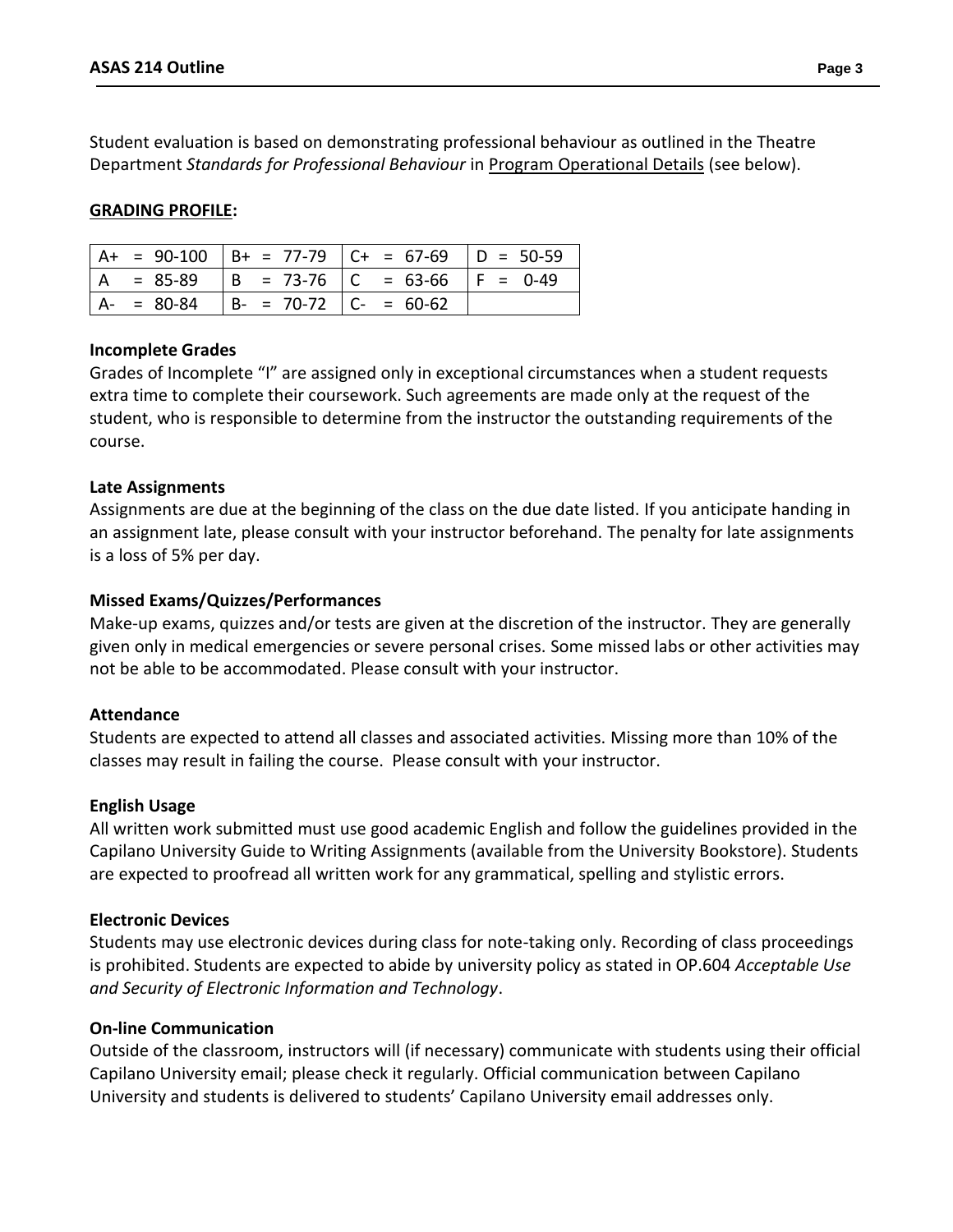#### **UNIVERSITY OPERATIONAL DETAILS:**

#### **Tools for Success**

Many services are available to support student success for Capilano University students. A central navigation point for all services can be found at: <https://www.capilanou.ca/student-life/>

#### **Capilano University Security: download the** [CapU Mobile Safety App](https://www.capilanou.ca/student-life/support--wellness/safety--security/capu-safe-app/)

#### **Policy Statement (S2009-06)**

Capilano University has policies on Academic Appeals (including appeal of final grade), Student Conduct, Academic Integrity, Academic Probation and other educational issues. These and other policies are available on the University website.

#### **Academic Integrity (S2017-05)**

Any instance of academic dishonesty or breach of the standards of academic integrity is serious and students will be held accountable for their actions, whether acting alone or in a group. See policy and procedures S2017-05 Academic Integrity for more information: [https://www.capilanou.ca/about](https://www.capilanou.ca/about-capu/governance/policies/)[capu/governance/policies/](https://www.capilanou.ca/about-capu/governance/policies/)

Violations of academic integrity, including dishonesty in assignments, examinations, or other academic performances, are prohibited and will be handled in accordance with the Student Academic Integrity Procedures.

**Academic dishonesty** is any act that breaches one or more of the principles of academic integrity. Acts of academic dishonesty may include but are not limited to the following types:

**Cheating**: Using or providing unauthorized aids, assistance or materials while preparing or completing assessments, or when completing practical work (in clinical, practicum, or lab settings), including but not limited to the following:

- Copying or attempting to copy the work of another during an assessment;
- Communicating work to another student during an examination;
- Using unauthorized aids, notes, or electronic devices or means during an examination;
- Unauthorized possession of an assessment or answer key; and/or,
- Submitting of a substantially similar assessment by two or more students, except in the case where such submission is specifically authorized by the instructor.

**Fraud**: Creation or use of falsified documents.

**Misuse or misrepresentation of sources**: Presenting source material in such a way as to distort its original purpose or implication(s); misattributing words, ideas, etc. to someone other than the original source; misrepresenting or manipulating research findings or data; and/or suppressing aspects of findings or data in order to present conclusions in a light other than the research, taken as a whole, would support.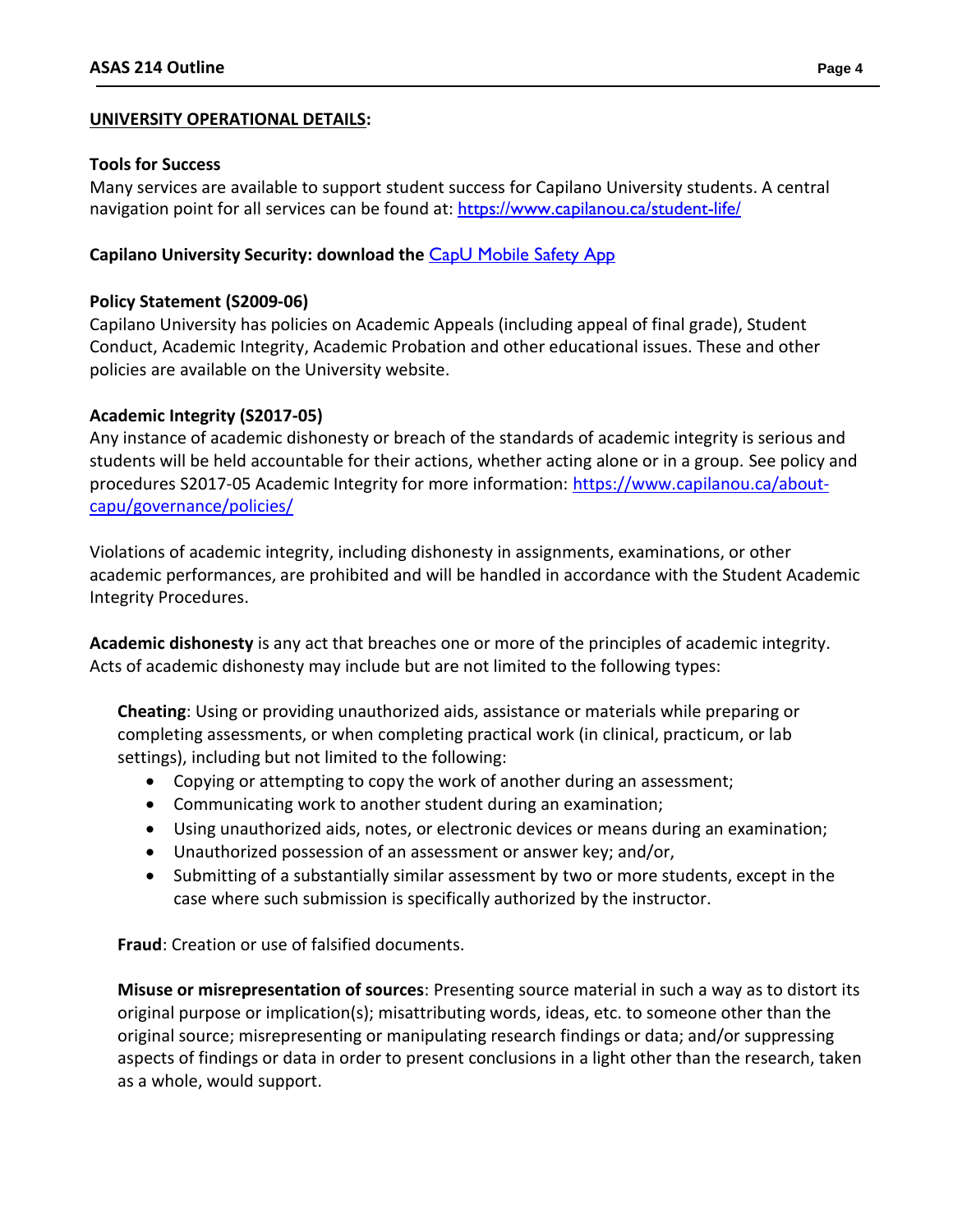**Plagiarism**: Presenting or submitting, as one's own work, the research, words, ideas, artistic imagery, arguments, calculations, illustrations, or diagrams of another person or persons without explicit or accurate citation or credit.

**Self-Plagiarism**: Submitting one's own work for credit in more than one course without the permission of the instructors, or re-submitting work, in whole or in part, for which credit has already been granted without permission of the instructors.

**Prohibited Conduct**: The following are examples of other conduct specifically prohibited:

- Taking unauthorized possession of the work of another student (for example, intercepting and removing such work from a photocopier or printer, or collecting the graded work of another student from a stack of papers);
- Falsifying one's own and/or other students' attendance in a course;
- Impersonating or allowing the impersonation of an individual;
- Modifying a graded assessment then submitting it for re-grading; or,
- Assisting or attempting to assist another person to commit any breach of academic integrity.

#### **Sexual Violence and Misconduct**

All Members of the University Community have the right to work, teach and study in an environment that is free from all forms of sexual violence and misconduct. Policy B401 defines sexual assault as follows:

Sexual assault is any form of sexual contact that occurs without ongoing and freely given consent, including the threat of sexual contact without consent. Sexual assault can be committed by a stranger, someone known to the survivor or an intimate partner.

Safety and security at the University are a priority and any form of sexual violence and misconduct will not be tolerated or condoned. The University expects all Students and Members of the University Community to abide by all laws and University policies, including B.401 Sexual Violence and Misconduct Policy and B.401.1 Sexual Violence and Misconduct Procedure (found on Policy page [https://www.capilanou.ca/about-capu/governance/policies/\)](https://www.capilanou.ca/about-capu/governance/policies/)

**Emergencies:** Students are expected to familiarise themselves with the emergency policies where appropriate and the emergency procedures posted on the wall of the classroom.

#### **PROGRAM OPERATIONAL DETAILS**

#### **PROFESSIONALISM: STANDARDS FOR PROFESSIONAL BEHAVIOUR**

Professional behaviour is essential in employment situations in professional theatre, film, and television. Professional behaviour combined with professional craft skills are the essential components that casting directors, directors, and producers consider when deciding to cast an actor. Acknowledging this, the Theatre Department fosters professional behaviour by evaluating each student according to these standards.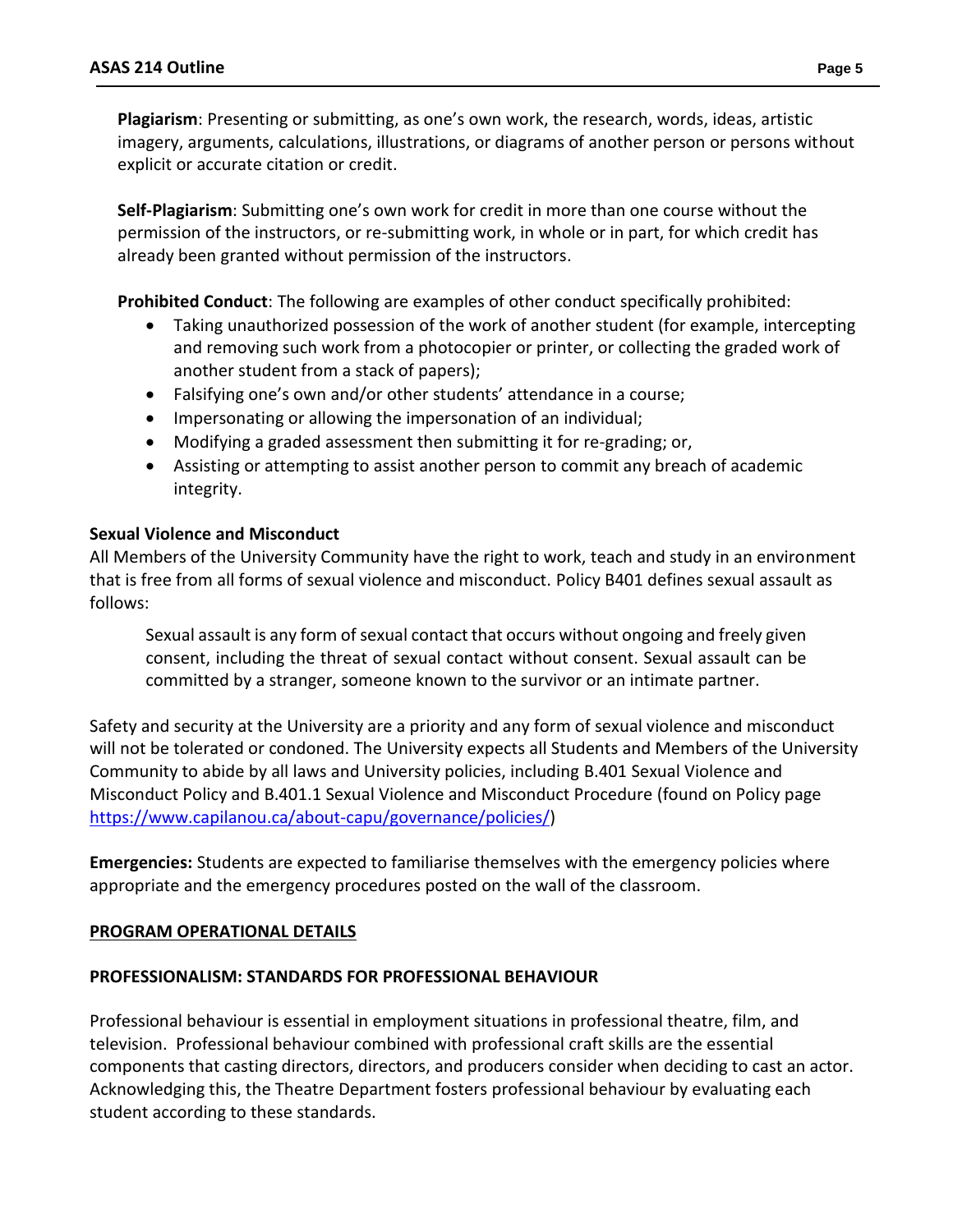In classes where professional behaviour forms part of the mark, students will be given interim reports in order to adjust behaviour that needs improvement. Students should be aware that directors consider the actor's professional behaviour reputation when casting. These standards indicate the behaviour that is expected in class, in rehearsal and performance situations, and in all interactions in the Theatre Department environment.

The desired behaviours are described below as "outcomes" which are followed by a list of criteria against which the student's behaviour will be measured.

# **1. Outcome: Creative Integrity**

# **Measurement Criteria: The student demonstrates**

- exploration by showing a willingness to do exercises or take direction designed to increase the boundaries of known skills.
- commitment by participating in rigorous rehearsal and performance activities without sacrificing class and studio work.
- self-motivation by integrating and applying knowledge from all disciplines studied to the tasks at hand (e.g., skills learned in Acting class are applied to show rehearsal, skills learned in Movement and Voice classes are applied to Acting class)
- inspiration by bringing new ideas personal work and to the ensemble

# **2. Outcome: Good Work habits**

### **Measurement Criteria: The student demonstrates**

- punctuality
- regular attendance
- proper attire for the following:
	- **acting classes:** clothing that makes the body neutral: dark-coloured or grey stretchy pants, and dark or grey non-logo t-shirts or sweatshirts. Clothing must cover the entire body.
	- **movement, voice, and dance classes:** dance wear
	- **all studio classes:** footwear is dance or rehearsal shoes
	- **not allowed in studio courses:** jeans, skirts, revealing clothing, outdoor footwear, and jewelry (unless part of a required costume)
	- **tech classes:** work clothes that can be covered with dirt, dust or paint; sturdy shoes; work gloves.
- good personal hygiene
- preparation for the task by arriving with expected equipment/material
- effective listening skills
- effective note taking and rehearsal notation

### *3.* **Outcome: The Ability to work in hierarchal situations**

Students must work in both hierarchal and collaborative situations and must develop the discretion to know the difference.

### **Measurement Criteria: The student demonstrates**

- respect for authority
- appropriate response to direction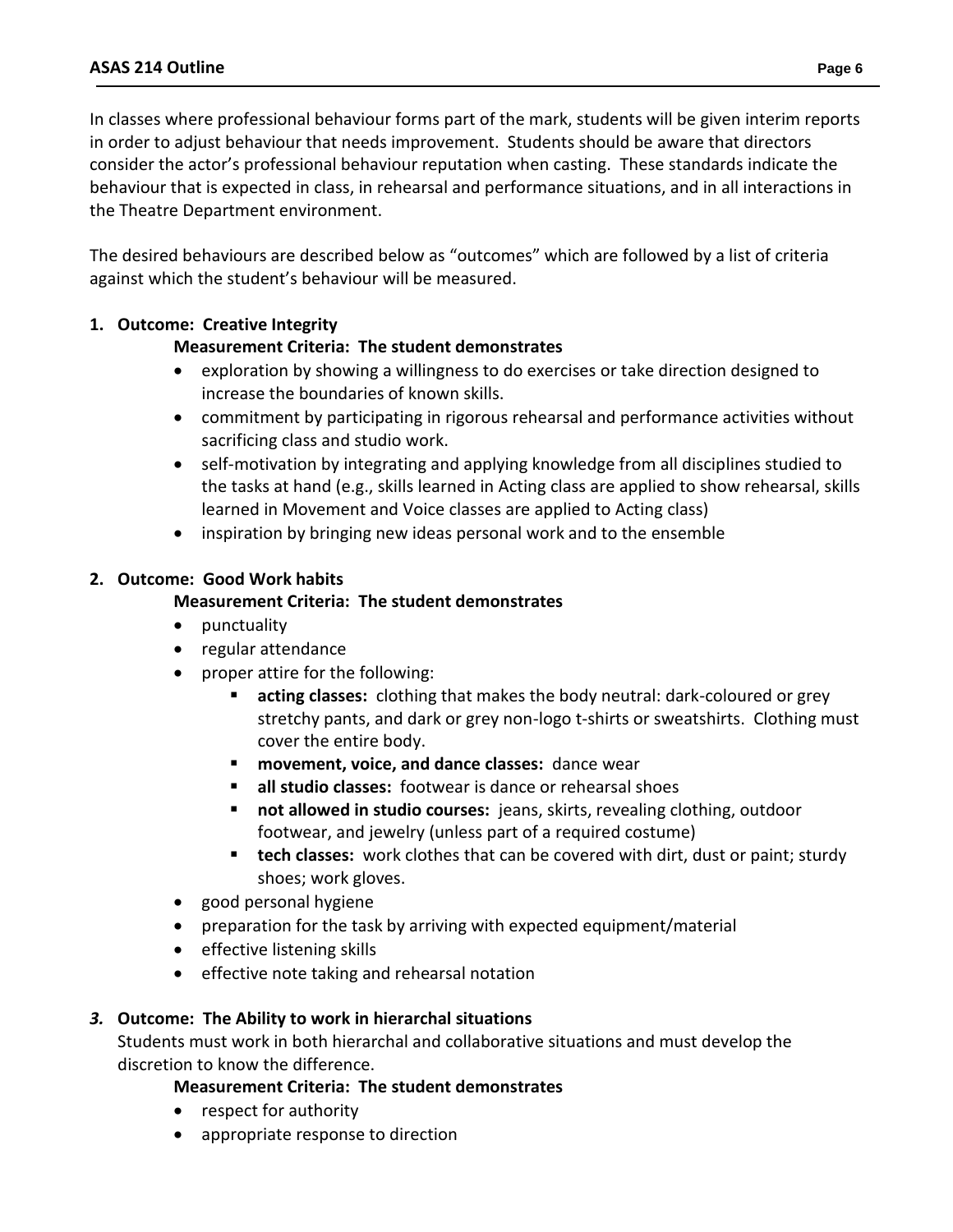- respect for the work of others in supporting positions
- appropriate contribution to the work
- knowledge and use of the proper chain of authority

# **4. Outcome: Ability to Work in ensemble groups**

# **Measurement Criteria: The student demonstrates**

- reinforcement of others by verbally or nonverbally encouraging and supporting others and giving recognition for contribution
- openness and acceptance of others' ideas
- team work by using constructive means to overcome differences of opinion by searching for common ideas and compromising one's own opinion to complete the task
- active participation by contributing to group work
- peer development by reflecting on the work of others and offering sensitive, constructive observation and challenges when called upon
- leadership by proposing goals and tasks, initiating discussion and keeping the group focused and also leadership by example
- sensitivity to stigmas, multiculturalism, gender
- positive contribution to the energy of the ensemble

# **5. Outcome: Successful Time Management**

### **Measurement Criteria: The student**

- reads and follows schedules
- meets rehearsal deadlines such as line memorization
- has an organized approach to accomplishing tasks
- accomplishes tasks, assignments and projects on time
- respects the time of others by attending scheduled appointments, meetings, and rehearsals
- responds positively under high pressure demands

# **6. Outcome: Self–awareness, Self-care, Self-learning**

### **Measurement Criteria: The student demonstrates**

- a reflective practice which allows the student to be aware of the student's own competence
- an awareness of internal and external factors in one's personal life and how they can affect professional performance
- responsibility toward physical well being
- self-motivation to identify gaps in one's own knowledge, skills and abilities, and to request assistance from the appropriate member of the department
- the ability to accept, evaluate and respond appropriately to professional criticism

### **7. Outcome: Ethical standards**

### **Measurement Criteria: The student demonstrates**

• honesty